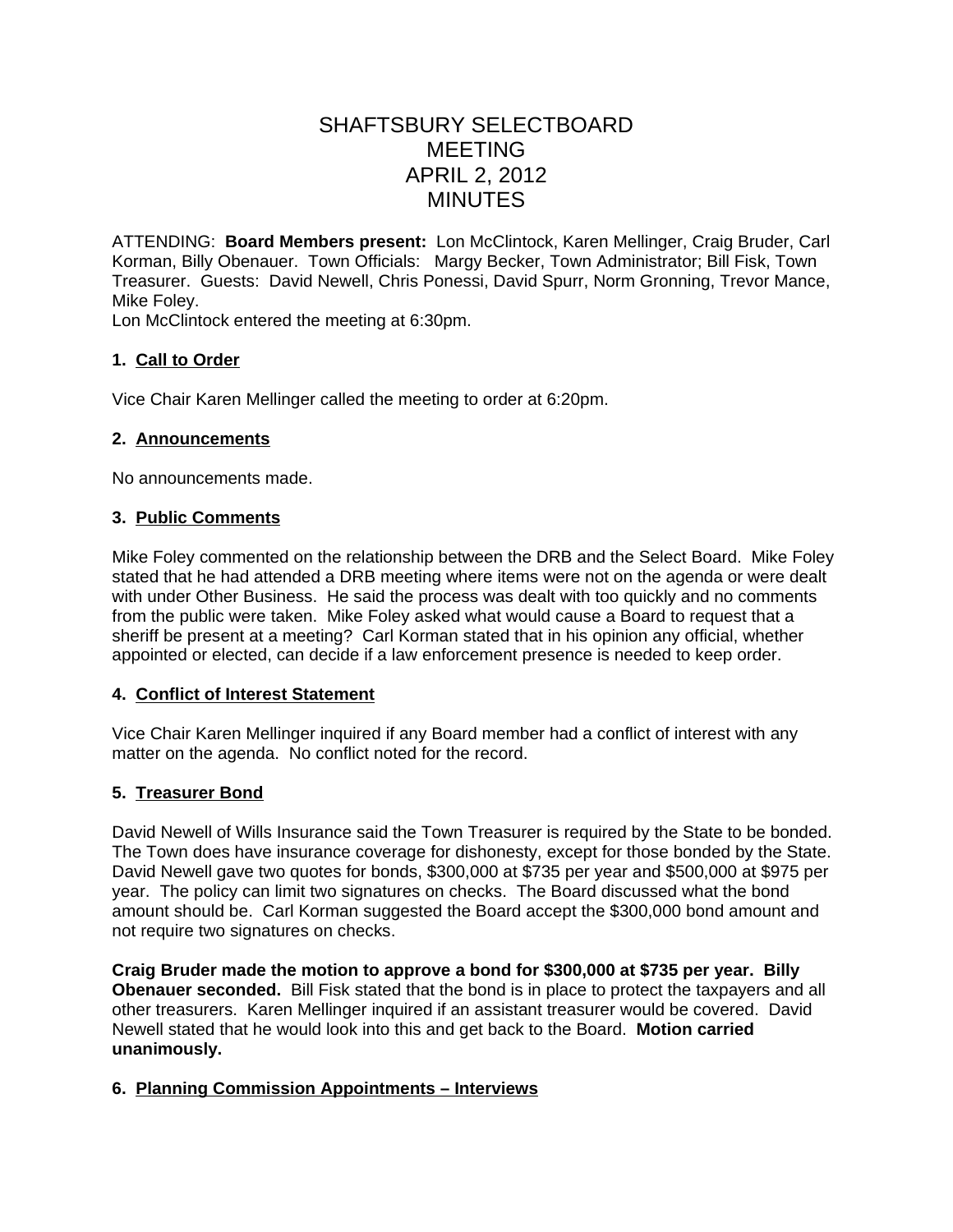Norm Gronning would like to continue for another full term on the Planning Commission. Norm Gronning stated that there is a lot on the table now, and the Commission is doing important work for the community. Board Members asked Norm Gronning what experience he has and what plans does he see for the future. Norm Gronning stated that he has 50 years experience historic preservation and taught History for 30 years. He has also done appraisal work for people. Norm would like to see more houses included in the Historic District.

David Spurr would like to continue on the Planning Commission. David Spurr stated that he enjoys planning for the future. Board Members asked David Spurr how he would promote economic growth and also preserve the community. David stated that they can subdivide and have open space. When asked about special skills and insight, David responded that he is active in the community, is a fireman, and is active at school and with the Cub Scouts and Girl Scouts. As a surveyor he sees a lot of the community.

## **7. Development Review Board – Letter of Resignation**

Margy Becker reported that Jake Jakubowski has stated that he would like to resign from the DRB and be considered for appointment as the Interim Zoning Administrator.

**Craig Bruder made the motion to accept the resignation. Carl Korman seconded.** The Board discussed the issue further. Billy Obenauer stated that the letter that Jake Jakubowski sent did not read as a letter of resignation. The Board discussed his experience and whether or not the community was supportive of Mr. Jakubowski. **Craig Bruder withdrew the motion; Carl Korman withdrew his second.**

**Craig Bruder made the motion to table the resignation. Karen Mellinger seconded. Motion carried 5-0.**

**Craig Bruder made the motion to appoint Jake Jakubowski as the interim Zoning Administrator. Karen Mellinger seconded.** Billy Obenauer asked that an amendment be added that the appointment be contingent on Jake Jakubowski's resignation from the DRB. There was no second for this proposed amendment.

Carl Korman asked that an amendment be added that "the interim appointment not exceed 60 days, revisit in 60 days to take further action". The Board discussed the time limit. Craig Bruder accepted the second amendment.

#### **The motion to accept the amendment failed 2-3 with Carl Korman and Billy Obenauer voting in favor.**

**The main motion carried 4-1 with Carl Korman voting against.** 

**Karen Mellinger made the motion to accept Jake Jakubowski's resignation. Craig Bruder seconded. The motion carried 4-1 with Billy Obenauer against.**

#### **8. Development Review Board Appointments – Interview**

Chris Ponessi is interested in serving a three year term on the DRB. Chris Ponessi has been interested in a lot of projects that came to the DRB and has helped people get permits. The Board Members asked about Chris Ponessi's background, about issues with the DRB (raised by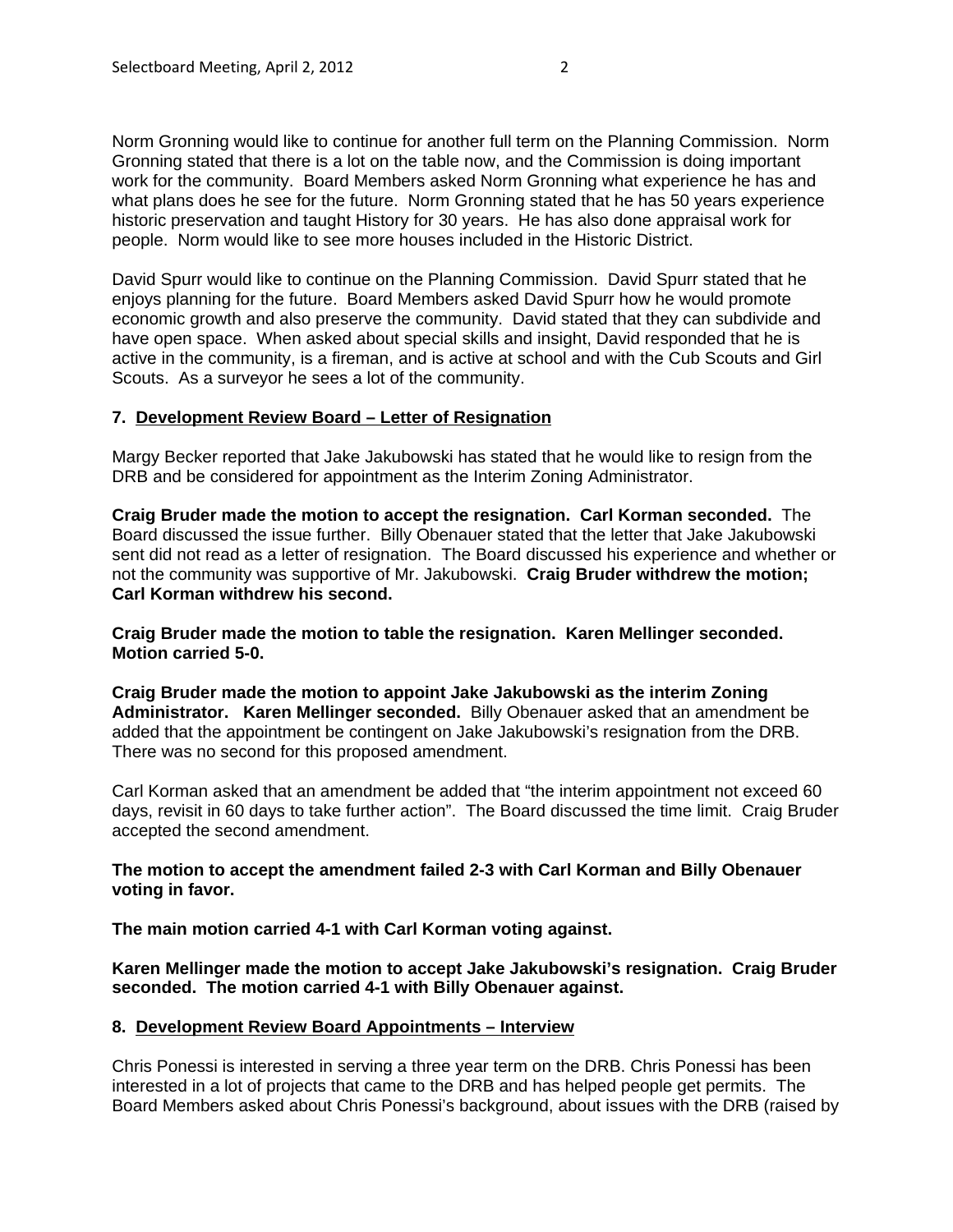the public), and if trust and confidence can be maintained. Chris Ponessi is a civil engineer and has helped draft by-laws and obtain state and local permits. Chris Ponessi stated that most meetings have run smoothly until one controversy came along.

# **9. Town Service Officer Appointment**

## **Karen Mellinger made the motion to appoint Kathy Cardiff as Town Service Officer. Craig seconded. Motion carried unanimously.**

# **10. TAM, Inc. Application for Act 250 Permit Amendment**

A three member District Environmental Commission reviewed TAM's application and decided it was a minor change to TAM's existing Act 250 permit. In doing so the Commission did not need to schedule a hearing. The Selectboard may opt to request a hearing. The Board Members discussed with Trevor the increase in traffic and tonnage. Trevor Mance stated that the operating hours would be the same. The Board discussed the ten Act 250 criteria conditions on the permit. The Board agreed it would not request a hearing on the permit amendment for 30,000 tons.

After some discussion with Trevor Mance, the Board agreed the Host Town Agreement will need to be changed because of the increase in tonnage. The DRB permit language is slightly confusing.

## **11. New Town Garage-Permitting Bid Award**

MSK bid \$10,500 with a full boundary survey. Long Trail put in a bid not to exceed \$13,700 for same.

## **Billy Obenauer made the motion to accept MSK's bid of \$10,500. Craig Bruder seconded. Motion carried unanimously.**

## **12. Computer Network Proposals-Bid Opening**

E Enable Inc. bid \$12,553.77 for hardware and \$3,025 for labor. RCS Consulting bid \$8,842.60 for hardware and \$2,500 for labor. Competitive Computers bid \$10,131for hardware and \$3,800 for labor.

The Board agreed Margy Becker will meet with Tim Scoggins, Craig Bruder, and Lon McClintock to review the bids prior to the Board's next regular meeting on April  $16<sup>th</sup>$ .

#### **13. BCRC Memorandum of Understanding for Household Hazardous Waste Grant Funding**

**Karen Mellinger made the motion to approve the Memorandum of Understanding for Household Hazardous Waste Grant funding. Billy Obenauer seconded. Motion carried unanimously.**

## **14. Household Hazardous Waste Days – Clean Harbor's Contract**

**Tabled**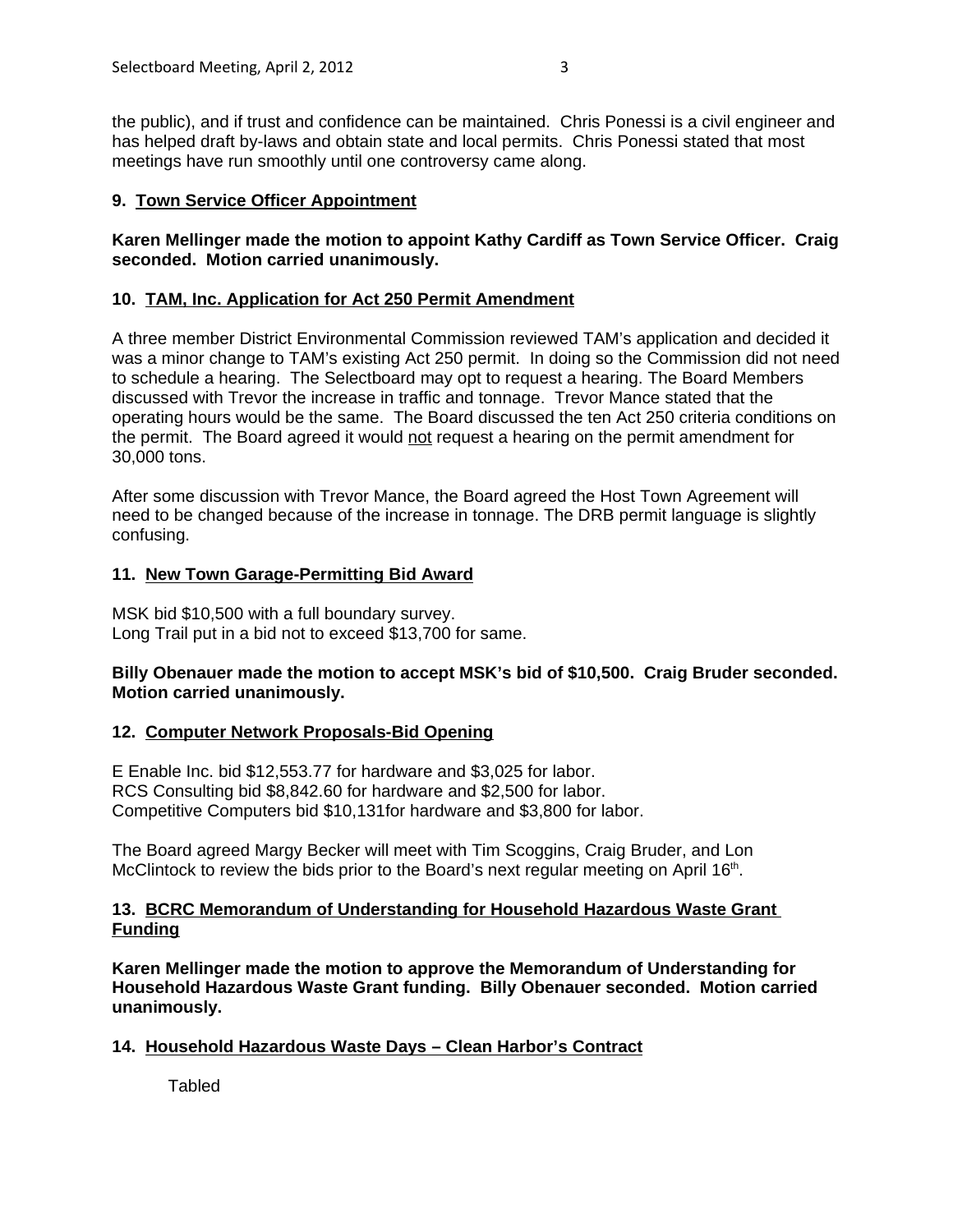# **15. Select Board Liaison Assignments**

Assignments tabled until next meeting. Board Members will email Lon McClintock with their preferences.

# **16. Listers-Certificate of No Appeal Pending**

# **Craig Bruder made the motion to accept the Listers Certificate of No Appeal Pending. Karen Mellinger seconded. Motion carried unanimously.**

# **17. Town Administrator Report**

Margy Becker reported that they are still in the midst of getting the new Town Treasurer settled in. There have been meetings to discuss the purchases of vehicles for the Town Garage and Fire House. Margy Becker is working on the solid waste quarterly report.

## **18. Other Business**

Lon McClintock informed the Board and public the status of reapportionment. The House Government Operations Committee has accepted another proposal to change two sections of Bennington to make Shaftsbury eligible to keep a representative. Shaftsbury still needs another 165 voters in its district to retain a representative. Tim Corcoran of Bennington is against taking any people from Bennington to make Shaftsbury whole. The Shaftsbury Board of Civil Authority met and created two proposals along the Bennington town line (Rte. 7A) to make Shaftsbury whole, yet the Government Operations Committee decided to take part of Arlington to add to Shaftsbury to keep a Shaftsbury Representative. The Town won't know the results until the Senate takes up the bill.

## **19. Approval of Minutes**

Tabled

## **20. Approval of Warrants**

CHECK WARRANT #41 IN THE AMOUNT OF \$11,796.30. **Karen Mellinger made the motion to approve check warrant #41 in the amount of \$11,796.30. Carl Korman seconded. Motion carried unanimously.**

RETIREMENT WARRANT #40R IN THE AMOUNT OF \$111.14. **Craig Bruder made the motion to approve retirement warrant #40R in the amount of \$111.14. Carl Korman seconded. Motion carried unanimously.**

PAYROLL WARRANT PRW38 IN THE AMOUNT OF \$7,005.20. **Craig Bruder made the motion to approve payroll warrant PRW38 in the amount of \$7,005.20. Carl Korman seconded. Motion carried unanimously.**

PAYROLL WARRANT PRW39 IN THE AMOUNT OF \$8,635.33. **Craig Bruder made the motion to approve payroll warrant PRW39 in the amount of \$8,635.33. Carl Korman seconded. Motion carried unanimously.**